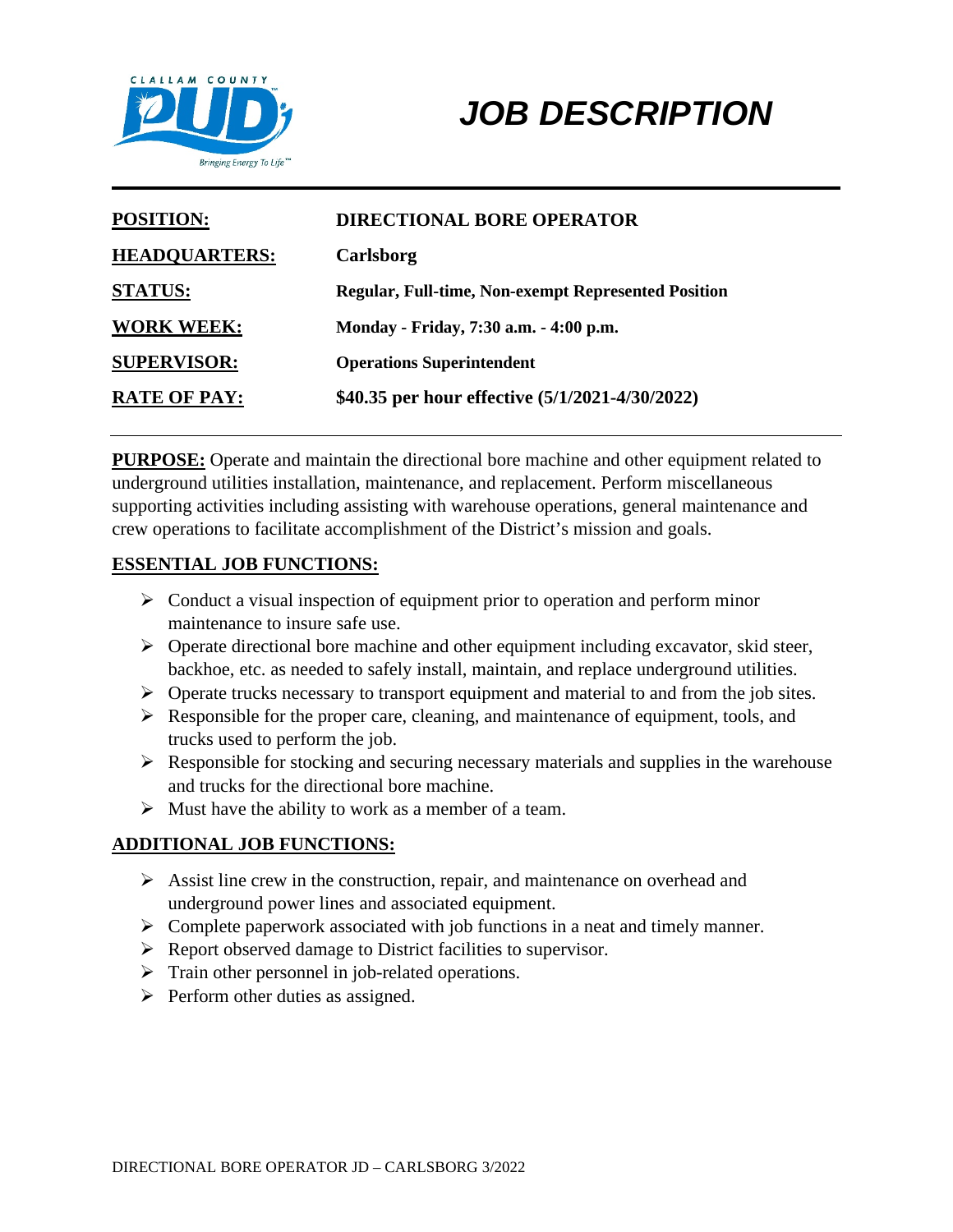## **JOB STANDARDS:**

## **Skills, Knowledge, and Abilities:**

- $\triangleright$  Must gain a working knowledge of the areas served by the District's electric system and facilities operated.
- $\triangleright$  Must have the ability to work from maps, blueprints, specifications and sketches, and comprehend and carry out work instructions.
- $\triangleright$  Demonstrate ability to operate equipment efficiently to facilitate completion of work.
- $\triangleright$  Must have the ability to communicate clear and concise verbal instructions and information to employees, supervisors, customers, and others.
- $\triangleright$  Must develop a working knowledge of safe work practices, accident prevention procedures, tools, and equipment as related to job functions.
- $\triangleright$  Must have the ability to remain calm under pressure and to be courteous at all times.
- $\triangleright$  Must have the ability to learn and use related personal computer applications.
- $\triangleright$  Must have the ability to work without close supervision and make decisions compatible with prior instructions.
- $\triangleright$  Must have math, reading, and writing skills as related to job functions.
- Must be familiar with and comply with, OSHA 1910.269 and WAC 296.45.

## **Experience and Training:**

- $\triangleright$  Must have a high school diploma or equivalent.
- $\triangleright$  Must have experience driving large CDL type trucks.
- Experience driving Tanker Vehicles preferred.
- Three years' experience operating a directional bore machine is preferred.
- $\triangleright$  Must demonstrate proficiency in operating the directional bore machine and other equipment including excavator, skid steer, backhoe, etc. during the first 6 months of employment.
- $\triangleright$  Must be familiar with safety procedures regarding traffic control.

## **Other Requirements:**

- $\triangleright$  Must pass a District physical examination and be able to perform essential job functions.
- $\triangleright$  Must have a valid Washington State driver's license with Commercial Class A, air brake endorsement, Tanker Vehicle Endorsement N and a safe driving record. Employees moving from out of state must obtain a Washington State license in accordance with Washington State law.
- $\triangleright$  Must have, or obtain within six months of employment, valid Washington State-approved Industrial First Aid card, Washington State-approved flagging and traffic control certification, and forklift training.
- $\triangleright$  Must work emergency and prearranged overtime.
- $\triangleright$  Must wear and utilize personal protective equipment as required.
- $\triangleright$  Must live within the established residency boundaries.